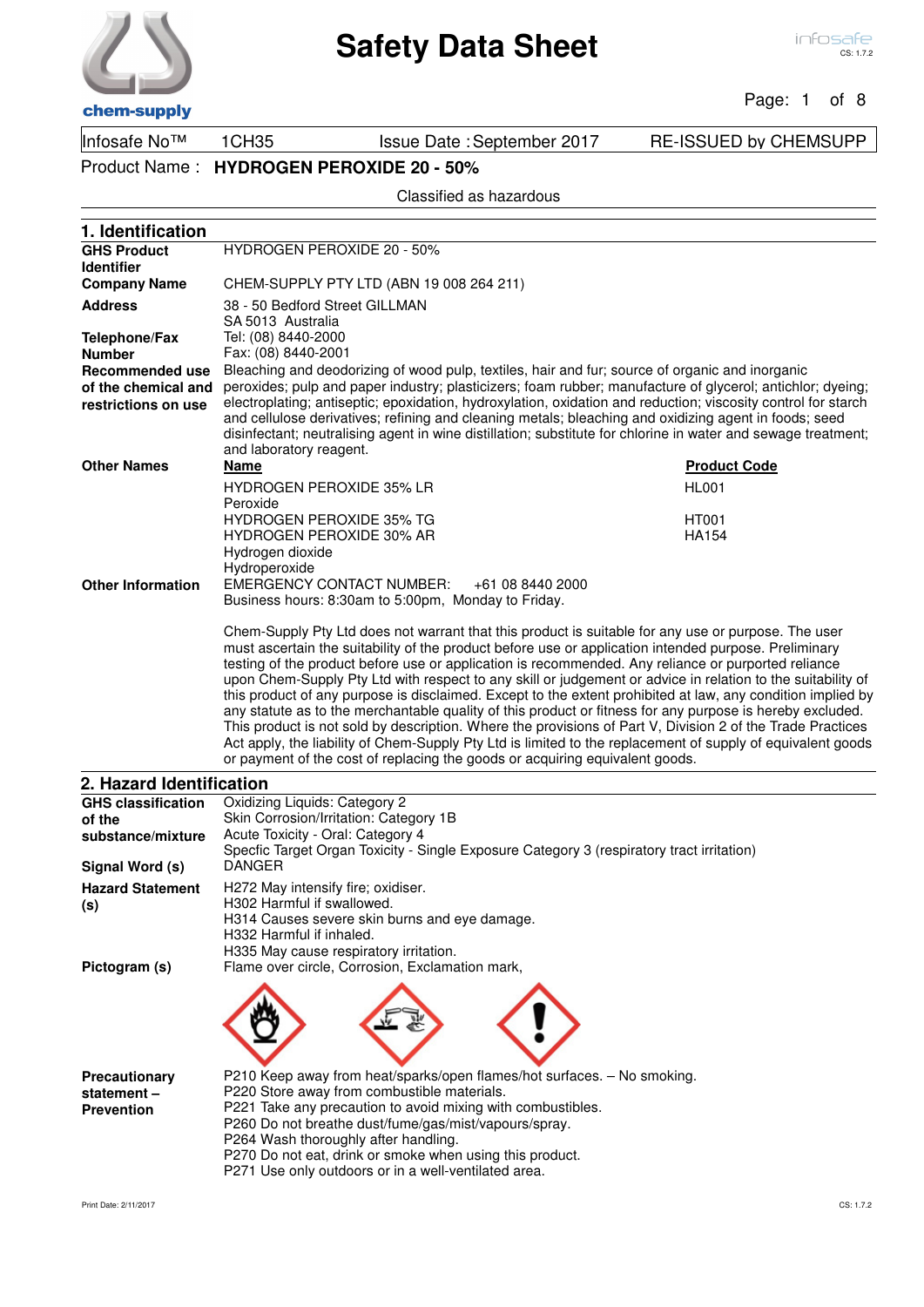

Page: 2 of 8

| Infosafe No™                                                                                  | 1CH35<br>RE-ISSUED by CHEMSUPP<br>Issue Date: September 2017                                                                                                                                                                                                                                                                                                                                                                                                                                                                                                                                                                                                                                                                                                                                                                               |                                                                                                                                                                                                                                                                                                                                                                                   |                                                                                                                                                                                                                                                                                                                                                                                                                                                                                                                                              |  |
|-----------------------------------------------------------------------------------------------|--------------------------------------------------------------------------------------------------------------------------------------------------------------------------------------------------------------------------------------------------------------------------------------------------------------------------------------------------------------------------------------------------------------------------------------------------------------------------------------------------------------------------------------------------------------------------------------------------------------------------------------------------------------------------------------------------------------------------------------------------------------------------------------------------------------------------------------------|-----------------------------------------------------------------------------------------------------------------------------------------------------------------------------------------------------------------------------------------------------------------------------------------------------------------------------------------------------------------------------------|----------------------------------------------------------------------------------------------------------------------------------------------------------------------------------------------------------------------------------------------------------------------------------------------------------------------------------------------------------------------------------------------------------------------------------------------------------------------------------------------------------------------------------------------|--|
| Product Name:                                                                                 | <b>HYDROGEN PEROXIDE 20 - 50%</b>                                                                                                                                                                                                                                                                                                                                                                                                                                                                                                                                                                                                                                                                                                                                                                                                          |                                                                                                                                                                                                                                                                                                                                                                                   |                                                                                                                                                                                                                                                                                                                                                                                                                                                                                                                                              |  |
|                                                                                               |                                                                                                                                                                                                                                                                                                                                                                                                                                                                                                                                                                                                                                                                                                                                                                                                                                            | Classified as hazardous                                                                                                                                                                                                                                                                                                                                                           |                                                                                                                                                                                                                                                                                                                                                                                                                                                                                                                                              |  |
| Precautionary<br>statement-<br><b>Response</b>                                                | P280 Wear protective gloves/protective clothing/eye protection/face protection.<br>P301+P330+P331 IF SWALLOWED: rinse mouth. Do NOT induce vomiting.<br>P301+P310 IF SWALLOWED: Immediately call a POISON CENTER or doctor/physician.<br>P303+P361+P353 IF ON SKIN (or hair): Remove/Take off immediately all contaminated clothing. Rinse<br>skin with water/shower.<br>P363 Wash contaminated clothing before reuse.<br>P304+P340 IF INHALED: Remove victim to fresh air and keep at rest in a position comfortable for<br>breathing.<br>P310 Immediately call a POISON CENTER or doctor/physician.<br>P305+P351+P338 IF IN EYES: Rinse cautiously with water for several minutes. Remove contact lenses,<br>if present and easy to do. Continue rinsing.<br>P370+P378 In case of fire: Use FLOODING QUANTITIES OF WATER for extinction. |                                                                                                                                                                                                                                                                                                                                                                                   |                                                                                                                                                                                                                                                                                                                                                                                                                                                                                                                                              |  |
| Precautionary<br>statement - Storage<br><b>Precautionary</b><br>statement-<br><b>Disposal</b> | P405 Store locked up.                                                                                                                                                                                                                                                                                                                                                                                                                                                                                                                                                                                                                                                                                                                                                                                                                      | P403+P233 Store in a well-ventilated place. Keep container tightly closed.<br>P501 Dispose of contents/container according to local, state and federal regulations.                                                                                                                                                                                                               |                                                                                                                                                                                                                                                                                                                                                                                                                                                                                                                                              |  |
|                                                                                               | 3. Composition/information on ingredients                                                                                                                                                                                                                                                                                                                                                                                                                                                                                                                                                                                                                                                                                                                                                                                                  |                                                                                                                                                                                                                                                                                                                                                                                   |                                                                                                                                                                                                                                                                                                                                                                                                                                                                                                                                              |  |
| <b>Chemical</b><br>Characterization<br>Ingredients                                            | Liquid<br>Name                                                                                                                                                                                                                                                                                                                                                                                                                                                                                                                                                                                                                                                                                                                                                                                                                             | <b>CAS</b><br><b>Proportion</b>                                                                                                                                                                                                                                                                                                                                                   | <b>Hazard Symbol</b><br><b>Risk Phrase</b>                                                                                                                                                                                                                                                                                                                                                                                                                                                                                                   |  |
|                                                                                               | Water                                                                                                                                                                                                                                                                                                                                                                                                                                                                                                                                                                                                                                                                                                                                                                                                                                      | 7732-18-5<br>50-80 %                                                                                                                                                                                                                                                                                                                                                              |                                                                                                                                                                                                                                                                                                                                                                                                                                                                                                                                              |  |
| <b>Other Information</b>                                                                      | Hydrogen peroxide<br>May contain <1% stabiliser.                                                                                                                                                                                                                                                                                                                                                                                                                                                                                                                                                                                                                                                                                                                                                                                           | 7722-84-1<br>$20 - 50 \%$                                                                                                                                                                                                                                                                                                                                                         |                                                                                                                                                                                                                                                                                                                                                                                                                                                                                                                                              |  |
| 4. First-aid measures                                                                         |                                                                                                                                                                                                                                                                                                                                                                                                                                                                                                                                                                                                                                                                                                                                                                                                                                            |                                                                                                                                                                                                                                                                                                                                                                                   |                                                                                                                                                                                                                                                                                                                                                                                                                                                                                                                                              |  |
| <b>First Aid Measures</b>                                                                     |                                                                                                                                                                                                                                                                                                                                                                                                                                                                                                                                                                                                                                                                                                                                                                                                                                            | Urgent hospital treatment is likely to be needed.                                                                                                                                                                                                                                                                                                                                 |                                                                                                                                                                                                                                                                                                                                                                                                                                                                                                                                              |  |
| <b>Inhalation</b><br>Ingestion                                                                |                                                                                                                                                                                                                                                                                                                                                                                                                                                                                                                                                                                                                                                                                                                                                                                                                                            | If inhaled, remove from contaminated area to fresh air immediately. Apply artificial respiration if not<br>breathing. If breathing is difficult, give oxygen. Immediately medical attention is required.<br>Immediately give a glass of water. If swallowed, do NOT induce vomiting. Never give anything by<br>mouth to an unconscious person. Seek immediate medical assistance. |                                                                                                                                                                                                                                                                                                                                                                                                                                                                                                                                              |  |
| <b>Skin</b><br>Eye contact                                                                    | Seek urgent medical assistance.                                                                                                                                                                                                                                                                                                                                                                                                                                                                                                                                                                                                                                                                                                                                                                                                            |                                                                                                                                                                                                                                                                                                                                                                                   | If skin or hair contact occurs, remove contaminated clothing and flush skin and hair with running water.<br>If in eyes, hold eyelids apart and flush the eye continuously with running water. Continue flushing until                                                                                                                                                                                                                                                                                                                        |  |
| <b>First Aid Facilities</b>                                                                   | advised to stop by the Poisons Information Centre or a doctor, or for at least 15 minutes. Seek<br>immediate medical assistance.<br>Maintain eyewash fountain and drench facilities in work area.                                                                                                                                                                                                                                                                                                                                                                                                                                                                                                                                                                                                                                          |                                                                                                                                                                                                                                                                                                                                                                                   |                                                                                                                                                                                                                                                                                                                                                                                                                                                                                                                                              |  |
| <b>Advice to Doctor</b>                                                                       |                                                                                                                                                                                                                                                                                                                                                                                                                                                                                                                                                                                                                                                                                                                                                                                                                                            | Treat symptomatically and supportively. Attempts at evacuating the stomach via emesis induction or                                                                                                                                                                                                                                                                                |                                                                                                                                                                                                                                                                                                                                                                                                                                                                                                                                              |  |
| <b>Other Information</b>                                                                      | gastric lavage should be avoided. In the event of severe distension of the stomach or esophagus due to<br>gas formation, insertion of a gastric tube may be required. To treat corneal damage, careful<br>ophthalmologic evaluation is recommended and the possibility of local corticosteroid therapy should be<br>considered. Monitor for respiratory tract irritation and hypoxia after severe inhalation exposure.<br>For advice, contact a Poisons Information Centre (Phone eg Australia 13 1126; New Zealand 0800 764<br>766) or a doctor at once.                                                                                                                                                                                                                                                                                  |                                                                                                                                                                                                                                                                                                                                                                                   |                                                                                                                                                                                                                                                                                                                                                                                                                                                                                                                                              |  |
| 5. Fire-fighting measures                                                                     |                                                                                                                                                                                                                                                                                                                                                                                                                                                                                                                                                                                                                                                                                                                                                                                                                                            |                                                                                                                                                                                                                                                                                                                                                                                   |                                                                                                                                                                                                                                                                                                                                                                                                                                                                                                                                              |  |
| <b>Hazards from</b><br><b>Combustion</b><br><b>Products</b>                                   | combustion.                                                                                                                                                                                                                                                                                                                                                                                                                                                                                                                                                                                                                                                                                                                                                                                                                                | Molecular oxygen, which can accelerate the burning of flammable materials or cause spontaneous                                                                                                                                                                                                                                                                                    |                                                                                                                                                                                                                                                                                                                                                                                                                                                                                                                                              |  |
| <b>Specific Methods</b><br><b>Specific hazards</b><br>arising from the<br>chemical            | heat.                                                                                                                                                                                                                                                                                                                                                                                                                                                                                                                                                                                                                                                                                                                                                                                                                                      | inside containers: a violent reaction may occur. Dam fire control water for later disposal.<br>Will accelerate burning when involved in a fire. May explode from heating, shock, friction or<br>paper, clothing, etc). Fire may produce irritating, poisonous, and/or corrosive gases. Containers may                                                                             | Small fire: USE FLOODING QUANTITIES OF WATER. Do not use dry chemicals, CO2 or foam. If safe<br>to do so, move undamaged containers from fire area. Do not move cargo if cargo has been exposed to<br>Large fire: Flood fire area with water from a protected position. Cool containers with flooding quantities<br>of water until well after fire is out - If impossible, withdraw from area and let fire burn. Avoid getting water<br>contamination. Some will react explosively with hydrocarbons (fuels). May ignite combustibles (wood, |  |

explode when heated. Runoff may create fire or explosion hazard.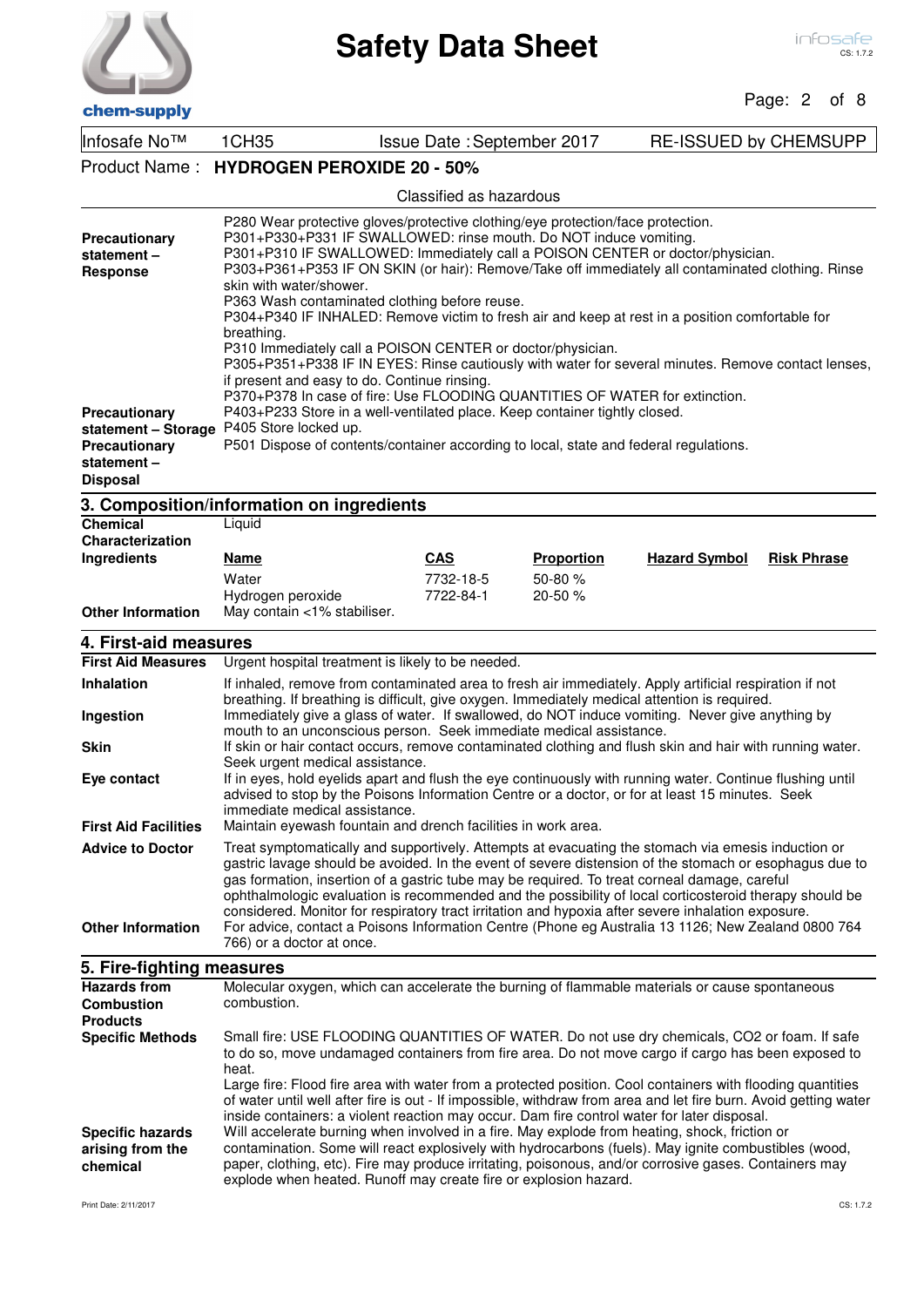| chem-supply |  |
|-------------|--|

Page: 3 of 8

| Infosafe No™                                                            | 1CH35                                                                                                                                                                                                                                                                                                                                                                                                                                                                             | Issue Date: September 2017                                                                                | <b>RE-ISSUED by CHEMSUPP</b> |  |  |  |
|-------------------------------------------------------------------------|-----------------------------------------------------------------------------------------------------------------------------------------------------------------------------------------------------------------------------------------------------------------------------------------------------------------------------------------------------------------------------------------------------------------------------------------------------------------------------------|-----------------------------------------------------------------------------------------------------------|------------------------------|--|--|--|
| Product Name:                                                           | <b>HYDROGEN PEROXIDE 20 - 50%</b>                                                                                                                                                                                                                                                                                                                                                                                                                                                 |                                                                                                           |                              |  |  |  |
|                                                                         |                                                                                                                                                                                                                                                                                                                                                                                                                                                                                   | Classified as hazardous                                                                                   |                              |  |  |  |
| <b>Hazchem Code</b>                                                     | 2P                                                                                                                                                                                                                                                                                                                                                                                                                                                                                |                                                                                                           |                              |  |  |  |
| Decomposition<br>Temp.<br><b>Precautions in</b><br>connection with Fire | $>= 60$ °C (Self-Accelerating decomposition temperature (SADT) ( $> 50\%$ )); < 60 °C (slow decomposition)<br>(> 50%); I00 °C in 25 kg package (SADT (35%)); 80 °C in I m <sup>3</sup> volume (SADT (35%)).<br>Wear SCBA and chemical splash suit. Structural firefighter's uniform will provide limited protection.                                                                                                                                                              |                                                                                                           |                              |  |  |  |
| <b>Other Information</b>                                                | Concentrations of 27.5% up to 52% will cause a moderate increase in the burning rate or cause<br>spontaneous ignition of combustible materials with which it comes in contact. Concentrations of 35%<br>and above can cause combustible materials such as wood, paper, oils and grease to burst into flames<br>and will support, accelerate and intensify the burning of combustible materials. Large amounts of oxygen<br>gas may be released to form an oxygen-rich atmosphere. |                                                                                                           |                              |  |  |  |
| 6. Accidental release measures                                          |                                                                                                                                                                                                                                                                                                                                                                                                                                                                                   |                                                                                                           |                              |  |  |  |
| <b>Spills &amp; Disposal</b>                                            | Do not contaminate. Keep combustibles (wood, paper, clothing, oil, etc.) away from spilled material. Do<br>not touch damaged containers or spilled material unless wearing appropriate protective clothing. Use<br>water spray to knock down vapours or divert vapour clouds. Prevent entry into waterways, drains or<br>confined areas. Prevent exposure to heat.<br>Dry Spill                                                                                                   |                                                                                                           |                              |  |  |  |
|                                                                         | Move container from spill area.<br>Small Liquid Spill                                                                                                                                                                                                                                                                                                                                                                                                                             | Use clean non-sparking tools to transfer material to a clean, dry plastic container and cover loosely.    |                              |  |  |  |
|                                                                         | Use a non-combustible material like vermiculite, sand or earth to soak up the product and place in a<br>loosely-covered container for later disposal.<br>Large Liquid Spill                                                                                                                                                                                                                                                                                                       |                                                                                                           |                              |  |  |  |
|                                                                         |                                                                                                                                                                                                                                                                                                                                                                                                                                                                                   | SEEK EXPERT ADVICE ON HANDLING AND DISPOSAL.                                                              |                              |  |  |  |
| Personal<br><b>Precautions</b>                                          |                                                                                                                                                                                                                                                                                                                                                                                                                                                                                   | Avoid inhalation, contact with skin, eyes and clothing. Evacuate the area of all non-essential personnel. |                              |  |  |  |
|                                                                         |                                                                                                                                                                                                                                                                                                                                                                                                                                                                                   | <b>Personal Protection</b> Use personal protective equipment listed in Section 8.                         |                              |  |  |  |

## **7. Handling and storage**

| Precautions for Safe Avoid contact with eyes, skin, and clothing. Keep container locked up and tightly sealed. Contents may                                                                                                                                                                                                                                                                                                                                                                                                                                                                                                                                                                                                                                                                                                                                                                                                                                                                                                                                                                                                                                                                                                                                                                                               |
|---------------------------------------------------------------------------------------------------------------------------------------------------------------------------------------------------------------------------------------------------------------------------------------------------------------------------------------------------------------------------------------------------------------------------------------------------------------------------------------------------------------------------------------------------------------------------------------------------------------------------------------------------------------------------------------------------------------------------------------------------------------------------------------------------------------------------------------------------------------------------------------------------------------------------------------------------------------------------------------------------------------------------------------------------------------------------------------------------------------------------------------------------------------------------------------------------------------------------------------------------------------------------------------------------------------------------|
| develop pressure upon prolonged storage. Open carefully. Loosen caps slowly to release any pressure.<br>Ensure good ventilation at the workplace. n case of insufficient ventilation, wear suitable respiratory<br>equipment. If ingested, seek medical advice immediately and show the container or the label. Wash<br>thoroughly after handling. Keep away from heat, welding and all sources of ignition, even when empty.<br>This substance is an oxidizer and its heat of reaction with reducing agents or combustibles may cause<br>ignition. Substance/product can reduce the ignition temperature of flammable substances. Keep<br>combustible materials away from the area, maintain all equipment in a thoroughly clean condition. Do<br>not use metal equipment or containers. Containers and equipment used to handle the product should be                                                                                                                                                                                                                                                                                                                                                                                                                                                                   |
| used exclusively for that product. Handling systems must exclude fittings of iron, brass, copper, Monel,<br>and screwed joints caulked with red lead. Rinse empty drums and containers thoroughly with water<br>before discarding.                                                                                                                                                                                                                                                                                                                                                                                                                                                                                                                                                                                                                                                                                                                                                                                                                                                                                                                                                                                                                                                                                        |
| Store in tightly closed, light-resistant, vented containers, in a dark, cool, dry, well-ventilated area, away<br>from incompatible materials such as combustible substances, reducing agents, strong bases, acids,<br>organics, foodstuffs flammable substances, metals, and oxidizable materials. Use adequate venting<br>devices on all packages, containers and tanks to permit release of internal pressure. Protect from<br>physical damage, direct sunlight, moisture and contamination.                                                                                                                                                                                                                                                                                                                                                                                                                                                                                                                                                                                                                                                                                                                                                                                                                            |
| Corrosivity to Metals: Hydrogen peroxide solutions (35% and greater) are corrosive (corrosion rate<br>greater than 1.27 mm/year) to carbon steel (types 1010 and 1020 (35-100%); 1075, 1095 and 12L14<br>(100%), grey cast iron, 3% nickel cast iron, ductile cast iron, the nickel base alloys, Hastelloy B and D<br>and Monel, copper, nickel-copper alloy, brass, cartridge brass, bronze, aluminium bronze, naval bronze,<br>silicon bronze, and lead at room temperature. Hydrogen peroxide solutions attack types 1010 and 1020<br>carbon steel at any concentration and temperature. One source reports that 50-90% hydrogen peroxide<br>is corrosive to type 3003 aluminium.<br>Hydrogen peroxide solutions (35% and greater) are not corrosive (corrosion rate less than 0.5 mm/year)<br>to stainless steel (e.g. types 303, 304, 316, 17-4PH, 400 series, Carpenter 20Cb-3), aluminium (99.5%),<br>certain aluminium alloys (types 1060, 5052, 6063 and aluminium-magnesium alloys), nickel (100%<br>solution), the nickel-base alloys, Hastelloy C and Inconel, tantalum, titanium and zirconium. Both<br>stainless steel and aluminium surfaces must be passivated (formation of a protective film by chemical<br>treatment) before use.<br>May attack or ignite some forms of plastics, rubber, or coatings. |
|                                                                                                                                                                                                                                                                                                                                                                                                                                                                                                                                                                                                                                                                                                                                                                                                                                                                                                                                                                                                                                                                                                                                                                                                                                                                                                                           |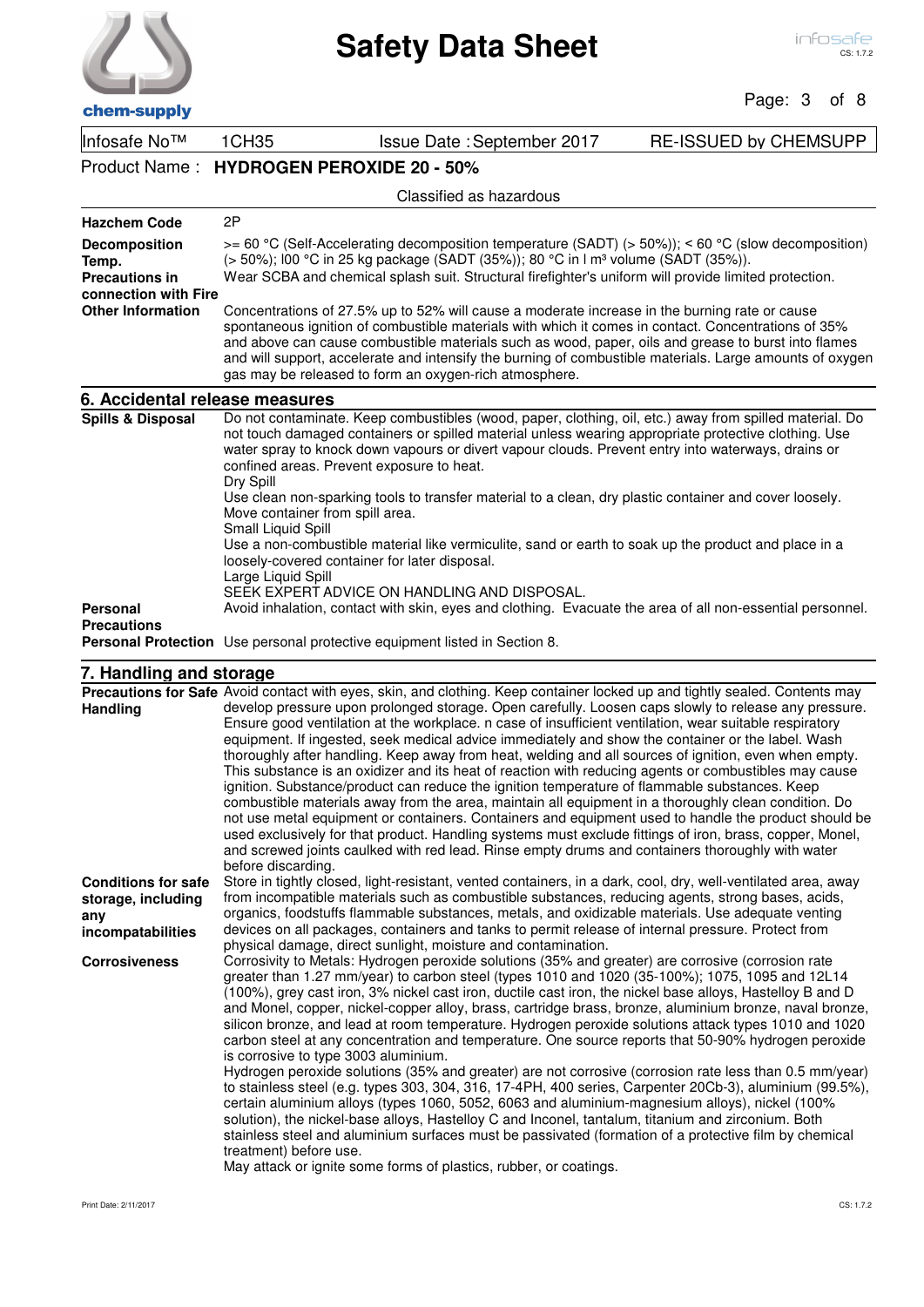| chem-supply                                                       | <b>Safety Data Sheet</b>                                                                                                                                                                                                                                                                                                                                                                                                                                                                                                                                                                                                                                                                         |                     |                              | Page: 4         | infosafe<br>CS: 1.7.2<br>of 8 |
|-------------------------------------------------------------------|--------------------------------------------------------------------------------------------------------------------------------------------------------------------------------------------------------------------------------------------------------------------------------------------------------------------------------------------------------------------------------------------------------------------------------------------------------------------------------------------------------------------------------------------------------------------------------------------------------------------------------------------------------------------------------------------------|---------------------|------------------------------|-----------------|-------------------------------|
| Infosafe No™                                                      | 1CH35<br>Issue Date: September 2017                                                                                                                                                                                                                                                                                                                                                                                                                                                                                                                                                                                                                                                              |                     | <b>RE-ISSUED by CHEMSUPP</b> |                 |                               |
|                                                                   | Product Name: HYDROGEN PEROXIDE 20 - 50%                                                                                                                                                                                                                                                                                                                                                                                                                                                                                                                                                                                                                                                         |                     |                              |                 |                               |
|                                                                   | Classified as hazardous                                                                                                                                                                                                                                                                                                                                                                                                                                                                                                                                                                                                                                                                          |                     |                              |                 |                               |
| Recommended<br><b>Materials</b>                                   | Storage Regulations Refer Australian Standard AS 4326-1995 'The storage and handling of oxidizing agents'. Refer<br>Australian Standard AS 3780-1994 'The storage and handling of corrosive substances'.<br>Aluminium 99.5 %; stainless steel 304L/316L; glass; approved grades of HDPE.                                                                                                                                                                                                                                                                                                                                                                                                         |                     |                              |                 |                               |
|                                                                   | 8. Exposure controls/personal protection                                                                                                                                                                                                                                                                                                                                                                                                                                                                                                                                                                                                                                                         |                     |                              |                 |                               |
| Occupational<br>exposure limit<br>values                          | Name                                                                                                                                                                                                                                                                                                                                                                                                                                                                                                                                                                                                                                                                                             | <b>STEL</b>         | <b>TWA</b>                   |                 |                               |
| <b>Other Exposure</b>                                             | mq/m3<br>Hydrogen peroxide<br>A time weighted average (TWA) has been established for Hydrogen peroxide (Safe Work Australia) of                                                                                                                                                                                                                                                                                                                                                                                                                                                                                                                                                                  | mq/m3<br>ppm<br>1.4 | <u>ppm</u>                   | <b>Footnote</b> |                               |
| <b>Information</b><br>Appropriate                                 | 1.4 mg/m <sup>3</sup> , (1 ppm). The exposure value at the TWA is the average airborne concentration of a particular<br>substance when calculated over a normal 8 hour working day for a 5 day working week.<br>IDLH Value: 75 ppm (NIOSH).<br>Provide sufficient ventilation to ensure that the working environment is below the TWA (time weighted<br>engineering controls average). Where vapours or mists are generated, particularly in enclosed areas, and natural ventilation<br>is inadequate, a flame proof exhaust ventilation system is required. Refer to AS 1940-The storage and<br>handling of flammable and combustible liquids and AS 2430-Explosive gas atmospheres for further |                     |                              |                 |                               |
| Respiratory<br><b>Protection</b>                                  | information concerning ventilation requirements.<br>Where ventilation is not adequate, respiratory protection may be required. Avoid breathing vapours or<br>mists. Select and use respirators in accordance with AS 1716 - Respiratory Protective Devices and be<br>selected in accordance with AS 1715 - Selection, Use and Maintenance of Respiratory Protective<br>Devices. When mists or vapours exceed the exposure standards then the use of the following is<br>recommended: Approved respirator with organic vapour and dust/mist filters. Filter capacity and<br>respirator type depends on exposure levels.                                                                           |                     |                              |                 |                               |
| <b>Eye Protection</b>                                             | The use of a face shield, chemical goggles or safety glasses with side shield protection as appropriate.<br>Must comply with Australian Standards AS 1337 and be selected and used in accordance with AS 1336.                                                                                                                                                                                                                                                                                                                                                                                                                                                                                   |                     |                              |                 |                               |
| <b>Hand Protection</b>                                            | Hand protection should comply with AS 2161, Occupational protective gloves - Selection, use and<br>maintenance. Recommendation: Excellent: Vinyl gloves. Fair: NR latex. Poor: Neoprene or nitrile                                                                                                                                                                                                                                                                                                                                                                                                                                                                                               |                     |                              |                 |                               |
| <b>Personal Protective</b><br><b>Equipment</b><br><b>Footwear</b> | rubber gloves.<br>Final choice of personal protective equipment will depend on individual circumstances and/or according<br>to risk assessments undertaken.                                                                                                                                                                                                                                                                                                                                                                                                                                                                                                                                      |                     |                              |                 |                               |
| <b>Body Protection</b>                                            | Safety boots in industrial situations is advisory, foot protection should comply with AS 2210,<br>Occupational protective footwear - Guide to selection, care and use.<br>Clean clothing or protective clothing should be worn. Clothing for protection against chemicals should<br>comply with AS 3765 Clothing for Protection Against Hazardous Chemicals. Recommendation: PVC<br>apron.                                                                                                                                                                                                                                                                                                       |                     |                              |                 |                               |
| <b>Hygiene Measures</b>                                           | Always wash hands before smoking, eating or using the toilet. Wash contaminated clothing and other<br>protective equipment before storing or re-using.                                                                                                                                                                                                                                                                                                                                                                                                                                                                                                                                           |                     |                              |                 |                               |
|                                                                   | 9. Physical and chemical properties                                                                                                                                                                                                                                                                                                                                                                                                                                                                                                                                                                                                                                                              |                     |                              |                 |                               |
| Form                                                              | Liquid                                                                                                                                                                                                                                                                                                                                                                                                                                                                                                                                                                                                                                                                                           |                     |                              |                 |                               |
| <b>Appearance</b>                                                 | Clear, colourless liquid.                                                                                                                                                                                                                                                                                                                                                                                                                                                                                                                                                                                                                                                                        |                     |                              |                 |                               |
| Odour                                                             | Odourless to slightly acrid odour, resembling that of ozone.                                                                                                                                                                                                                                                                                                                                                                                                                                                                                                                                                                                                                                     |                     |                              |                 |                               |
|                                                                   |                                                                                                                                                                                                                                                                                                                                                                                                                                                                                                                                                                                                                                                                                                  |                     |                              |                 |                               |

| <b>Decomposition</b><br><b>Temperature</b><br><b>Melting Point</b> | $>= 60$ °C (Self-Accelerating decomposition temperature (SADT) ( $> 50\%$ )); < 60 °C (slow decomposition)<br>(> 50%); l00 °C in 25 kg package (SADT (35%)); 80 °C in I m <sup>3</sup> volume (SADT (35%)).<br>$-14.6$ °C (20%); $-25.7$ °C (30%); $-33$ °C (35%); $-41$ °C (40 %); $-52.2$ °C (50%).            |
|--------------------------------------------------------------------|------------------------------------------------------------------------------------------------------------------------------------------------------------------------------------------------------------------------------------------------------------------------------------------------------------------|
| <b>Boiling Point</b>                                               | 103.6 °C (20%); 106.2 °C (30%); 108 °C at 1013 hPa (decomposes) (35 %); 110 °C (40 %); 114 °C at<br>1013 hPa (decomposes) (50%).                                                                                                                                                                                 |
| <b>Solubility in Water</b>                                         | Miscible in all proportions.                                                                                                                                                                                                                                                                                     |
| <b>Solvents</b>                                                    | <b>Solubility in Organic</b> Soluble in all proportions in many polar solvents, e.g. low molecular weight alcohols, glycols and<br>ketones; insoluble in petroleum ether (>20%). (Note: Concentrated hydrogen peroxide solutions can<br>react explosively with these solvents.) Soluble in diethyl ether (>50%). |
| <b>Specific Gravity</b>                                            | 1.07 @ 20 ºC/4 ºC (20%); 1.11 @ 20 ºC/4 ºC (31%); 1.132 at 20 °C (35 %); 1.15 (40 %); 1.195 at 20 °C<br>$(50 \%)$ .                                                                                                                                                                                              |
| pH                                                                 | 3.3 (30 %); 4.6 (35 %), 4.3 (50 %) (Note: The pH of commercial solutions can be affected by the type<br>and amount of stabilizers added, and many times the pH is purposely adjusted to a grade specification<br>range).                                                                                         |

l.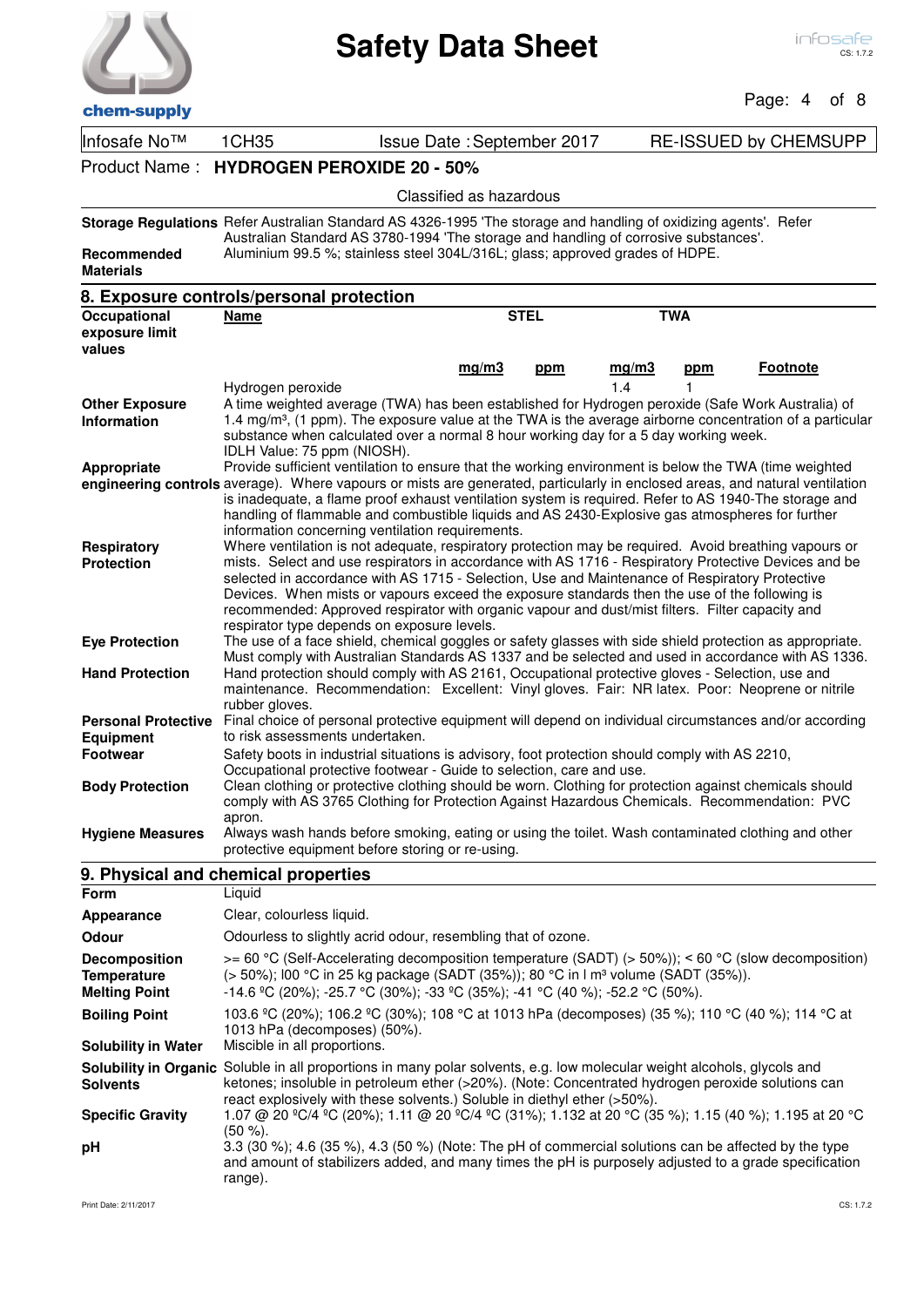

### Page: 5 of 8

| спенгэчрргу                                      |                                                                                                                                                                               |                                                                                                                                                                                                                                                                                                                                                                                                                                                                                                                                                                                                                                                                                                                                                                                                                                                                                                                                                                                                                                                                                                                                                                                                                                                                                                                                                                                           |                              |  |  |
|--------------------------------------------------|-------------------------------------------------------------------------------------------------------------------------------------------------------------------------------|-------------------------------------------------------------------------------------------------------------------------------------------------------------------------------------------------------------------------------------------------------------------------------------------------------------------------------------------------------------------------------------------------------------------------------------------------------------------------------------------------------------------------------------------------------------------------------------------------------------------------------------------------------------------------------------------------------------------------------------------------------------------------------------------------------------------------------------------------------------------------------------------------------------------------------------------------------------------------------------------------------------------------------------------------------------------------------------------------------------------------------------------------------------------------------------------------------------------------------------------------------------------------------------------------------------------------------------------------------------------------------------------|------------------------------|--|--|
| Infosafe No™                                     | 1CH35                                                                                                                                                                         | Issue Date: September 2017                                                                                                                                                                                                                                                                                                                                                                                                                                                                                                                                                                                                                                                                                                                                                                                                                                                                                                                                                                                                                                                                                                                                                                                                                                                                                                                                                                | <b>RE-ISSUED by CHEMSUPP</b> |  |  |
|                                                  | Product Name: HYDROGEN PEROXIDE 20 - 50%                                                                                                                                      |                                                                                                                                                                                                                                                                                                                                                                                                                                                                                                                                                                                                                                                                                                                                                                                                                                                                                                                                                                                                                                                                                                                                                                                                                                                                                                                                                                                           |                              |  |  |
|                                                  |                                                                                                                                                                               | Classified as hazardous                                                                                                                                                                                                                                                                                                                                                                                                                                                                                                                                                                                                                                                                                                                                                                                                                                                                                                                                                                                                                                                                                                                                                                                                                                                                                                                                                                   |                              |  |  |
| <b>Vapour Pressure</b>                           | hPa (water + H202) (50 %).                                                                                                                                                    | Partial vapour pressure = ca. 0.48 hPa at 30 °C (H202), Total vapour pressure = 30.70 hPa (water +<br>H202) (35 %); Partial vapour pressure = ca. 0.99 hPa at 30 °C (H202), Total vapour pressure = $24.00$                                                                                                                                                                                                                                                                                                                                                                                                                                                                                                                                                                                                                                                                                                                                                                                                                                                                                                                                                                                                                                                                                                                                                                               |                              |  |  |
| <b>Vapour Density</b><br>$(Air=1)$               | 1.17 (30 %); 1 (50 %).                                                                                                                                                        |                                                                                                                                                                                                                                                                                                                                                                                                                                                                                                                                                                                                                                                                                                                                                                                                                                                                                                                                                                                                                                                                                                                                                                                                                                                                                                                                                                                           |                              |  |  |
| Volatile Component 100 % vol @ 21 °C             |                                                                                                                                                                               |                                                                                                                                                                                                                                                                                                                                                                                                                                                                                                                                                                                                                                                                                                                                                                                                                                                                                                                                                                                                                                                                                                                                                                                                                                                                                                                                                                                           |                              |  |  |
| n-octanol/water                                  |                                                                                                                                                                               | <b>Partition Coefficient:</b> Log $P(oct) = -0.70$ to $-1.33$ (estimated); $-1.1$ (30%).                                                                                                                                                                                                                                                                                                                                                                                                                                                                                                                                                                                                                                                                                                                                                                                                                                                                                                                                                                                                                                                                                                                                                                                                                                                                                                  |                              |  |  |
| <b>Surface Tension</b>                           | 75.6 mN/m (75.6 dynes/cm) at 20 °C (50%).                                                                                                                                     | Not combustible, but concentrated material is a strong oxidizer and its heat of reaction with reducing                                                                                                                                                                                                                                                                                                                                                                                                                                                                                                                                                                                                                                                                                                                                                                                                                                                                                                                                                                                                                                                                                                                                                                                                                                                                                    |                              |  |  |
| <b>Flammability</b><br><b>Explosion</b>          |                                                                                                                                                                               | agents or combustibles may cause ignition. Liberates oxygen - sustains fires.<br>Explosive decomposition may occur under fire conditions. Contact with combustible materials may                                                                                                                                                                                                                                                                                                                                                                                                                                                                                                                                                                                                                                                                                                                                                                                                                                                                                                                                                                                                                                                                                                                                                                                                          |                              |  |  |
| <b>Properties</b>                                |                                                                                                                                                                               | cause explosion. Can react violently or explosively with many chemicals. Some substances that do not<br>normally burn in air will explode upon contact with hydrogen peroxide. May form explosive peroxides.<br>Closed containers may rupture violently due to rapid decomposition, if exposed to fire or excessive heat<br>for a sufficient period of time, or if contaminated with certain metals or dirt.                                                                                                                                                                                                                                                                                                                                                                                                                                                                                                                                                                                                                                                                                                                                                                                                                                                                                                                                                                              |                              |  |  |
| <b>Molecular Weight</b>                          | 34.01 (H2O2)                                                                                                                                                                  |                                                                                                                                                                                                                                                                                                                                                                                                                                                                                                                                                                                                                                                                                                                                                                                                                                                                                                                                                                                                                                                                                                                                                                                                                                                                                                                                                                                           |                              |  |  |
| <b>Oxidising Properties Oxidizing</b>            |                                                                                                                                                                               | <b>Kinematic Viscosity</b> 0.98 mm <sup>2</sup> /s (0.98 centistokes) at 20 °C (35% or 50%).                                                                                                                                                                                                                                                                                                                                                                                                                                                                                                                                                                                                                                                                                                                                                                                                                                                                                                                                                                                                                                                                                                                                                                                                                                                                                              |                              |  |  |
| <b>Dynamic Viscosity</b>                         |                                                                                                                                                                               | 1.11 mPa.s (1.11 centipoise) (35%); 1.17 mPa.s at 20 °C (50%).                                                                                                                                                                                                                                                                                                                                                                                                                                                                                                                                                                                                                                                                                                                                                                                                                                                                                                                                                                                                                                                                                                                                                                                                                                                                                                                            |                              |  |  |
| <b>Saturated Vapour</b>                          | 500 ppm at 30 °C (35%); 500 ppm (50%).                                                                                                                                        |                                                                                                                                                                                                                                                                                                                                                                                                                                                                                                                                                                                                                                                                                                                                                                                                                                                                                                                                                                                                                                                                                                                                                                                                                                                                                                                                                                                           |                              |  |  |
| <b>Concentration</b><br><b>Other Information</b> | Critical Temperature: 457 °C (100%).<br>Dipole moment: 2.26 D.<br>Taste: Slight acid. Bitter.<br>Dissociation Constants: pKa = 11.75.<br>Index of refraction: 1.4061 @ 28 °C. | Conversion Factor: 1 ppm = 1.39 mg/m <sup>3</sup> ; 1 mg/m <sup>3</sup> = 0.72 ppm at 25 °C (calculated) (20-35%).<br>Critical Pressure: 20990 kPa (207 atm.) (100%).<br>Acidity: Weak acid; pKa = 11.75 at 20 °C (Ka = 1.78 x 10(-12) at 20 °C) (>20 %).<br>Henry's Law = 7.04 x 10-9 atm m <sup>3</sup> /mol @ 25 °C.                                                                                                                                                                                                                                                                                                                                                                                                                                                                                                                                                                                                                                                                                                                                                                                                                                                                                                                                                                                                                                                                   |                              |  |  |
| 10. Stability and reactivity                     |                                                                                                                                                                               |                                                                                                                                                                                                                                                                                                                                                                                                                                                                                                                                                                                                                                                                                                                                                                                                                                                                                                                                                                                                                                                                                                                                                                                                                                                                                                                                                                                           |                              |  |  |
| <b>Chemical Stability</b>                        | renders it more stable.                                                                                                                                                       | Stable under recommended storage conditions. It may contain a stabilizer; product usually stabilized by<br>addition of acetanilide or similar organic materials. Solutions of hydrogen peroxide gradually deteriorate,<br>even when stabilized (relatively stable sample of hydrogen peroxide typically decomposes at the rate of<br>about 0.5%/year at room temperature) to release molecular oxygen, water and heat. Unstable upon<br>standing or upon repeated agitation, undergoes accelerated decomposition when exposed to light or<br>when in contact with rough surfaces, many oxidizing or reducing substances or contaminated with heavy<br>metals, rust, or dirt, and decomposes suddenly with alkalies, finely divided metals or when heated.<br>Stability is reduced when pH is above 4.0 (the optimum pH is 3.5-4.5); the presence mineral acids of                                                                                                                                                                                                                                                                                                                                                                                                                                                                                                                         |                              |  |  |
| <b>Conditions to Avoid</b>                       |                                                                                                                                                                               | Organic materials plus mechanical shock, light, ignition sources, dust generation, heat, combustible<br>materials, reducing agents, alkaline materials, strong oxidants, rust, dust, pH > 4.0, contamination,<br>depletion of stabilizers, lack of vents and incompatible materials.                                                                                                                                                                                                                                                                                                                                                                                                                                                                                                                                                                                                                                                                                                                                                                                                                                                                                                                                                                                                                                                                                                      |                              |  |  |
| Incompatible<br><b>Materials</b>                 |                                                                                                                                                                               | Nitric acid (more than 50%) or sulfuric acid, strong bases (e.g potassium hydroxide or sodium<br>hydroxide), metals (powdered or metal surfaces, e.g. osmium, palladium, platinum, iridium, gold, silver,<br>manganese, cobalt, copper, lead, potassium, sodium, lithium, iron, brass, bronze, chromium, zinc,<br>nickel, magnesium), metal oxides (e.g. cobalt oxide, iron oxide, lead oxide, lead hydroxide, manganese<br>oxide), metal sulfides, metal salts (e.g. calcium permanganate, salts of iron, copper, chromium,<br>vanadium, tungsten, molybdeum, and platinum), or iodates, reducing agents (e.g. metal hydrides),<br>organic materials (e.g. carboxylic acids and anhydrides, nitrogen-containing bases, aldehydes, ketones,<br>ethers (dioxane, furfuran, tetrahydrofuran), soluble fuels (acetone, alcohol, glycerol), charcoal, organic<br>dust), flammable materials, combustible materials (e.g. wood, paper, cellulose, textiles, oil, grease),<br>strong oxidizing agents (e.g. potassium permanganate), hydrazine, sodium carbonate, cyanides (e.g.<br>potassium cyanide, sodium cyanide), urea, triethylamine, sodium borate, aniline, cyclopentadiene,<br>glycerine, asbestos, mercurous chloride, sodium pyrophosphate, hexavalent chromium compounds,<br>sodium fluoride, chlorosulfonic acid, hydrogen selenide, some forms of plastics, rubber, or coatings. |                              |  |  |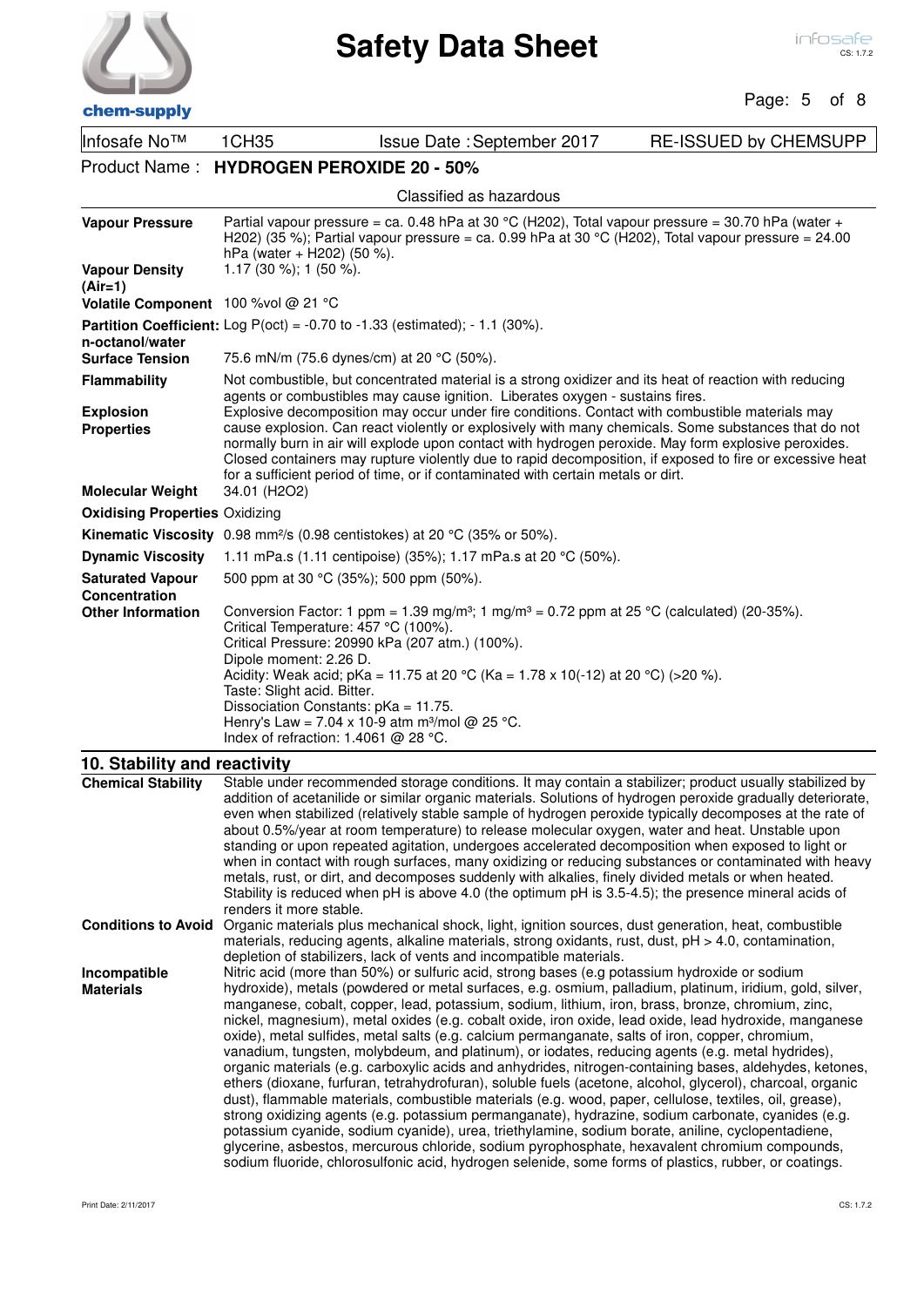| chem-supply |  |
|-------------|--|

Page: 6 of 8

| <b>CHEHI-SUPPIY</b>                                         |                                                                                                                                                                                                                                                                                                                                                                                                                                                                                                                                                                                                                                                                                                                                                                                                                                                                                                                                                                                                                                                                                                                                                                                                                                                                                                                                                                                                                                                                                                                                                                                                                    |                                                                                                                                                                                                                                                                                                                                                                                                                                                                                                                                                                                                                                                                                                                                                                                                                                                                                                                                                                                                                                                                                                                                                                                                                                                                                                                                                                                                                                                                    |                              |  |
|-------------------------------------------------------------|--------------------------------------------------------------------------------------------------------------------------------------------------------------------------------------------------------------------------------------------------------------------------------------------------------------------------------------------------------------------------------------------------------------------------------------------------------------------------------------------------------------------------------------------------------------------------------------------------------------------------------------------------------------------------------------------------------------------------------------------------------------------------------------------------------------------------------------------------------------------------------------------------------------------------------------------------------------------------------------------------------------------------------------------------------------------------------------------------------------------------------------------------------------------------------------------------------------------------------------------------------------------------------------------------------------------------------------------------------------------------------------------------------------------------------------------------------------------------------------------------------------------------------------------------------------------------------------------------------------------|--------------------------------------------------------------------------------------------------------------------------------------------------------------------------------------------------------------------------------------------------------------------------------------------------------------------------------------------------------------------------------------------------------------------------------------------------------------------------------------------------------------------------------------------------------------------------------------------------------------------------------------------------------------------------------------------------------------------------------------------------------------------------------------------------------------------------------------------------------------------------------------------------------------------------------------------------------------------------------------------------------------------------------------------------------------------------------------------------------------------------------------------------------------------------------------------------------------------------------------------------------------------------------------------------------------------------------------------------------------------------------------------------------------------------------------------------------------------|------------------------------|--|
| Infosafe No™                                                | 1CH35                                                                                                                                                                                                                                                                                                                                                                                                                                                                                                                                                                                                                                                                                                                                                                                                                                                                                                                                                                                                                                                                                                                                                                                                                                                                                                                                                                                                                                                                                                                                                                                                              | Issue Date: September 2017                                                                                                                                                                                                                                                                                                                                                                                                                                                                                                                                                                                                                                                                                                                                                                                                                                                                                                                                                                                                                                                                                                                                                                                                                                                                                                                                                                                                                                         | <b>RE-ISSUED by CHEMSUPP</b> |  |
|                                                             | Product Name: HYDROGEN PEROXIDE 20 - 50%                                                                                                                                                                                                                                                                                                                                                                                                                                                                                                                                                                                                                                                                                                                                                                                                                                                                                                                                                                                                                                                                                                                                                                                                                                                                                                                                                                                                                                                                                                                                                                           |                                                                                                                                                                                                                                                                                                                                                                                                                                                                                                                                                                                                                                                                                                                                                                                                                                                                                                                                                                                                                                                                                                                                                                                                                                                                                                                                                                                                                                                                    |                              |  |
|                                                             |                                                                                                                                                                                                                                                                                                                                                                                                                                                                                                                                                                                                                                                                                                                                                                                                                                                                                                                                                                                                                                                                                                                                                                                                                                                                                                                                                                                                                                                                                                                                                                                                                    | Classified as hazardous                                                                                                                                                                                                                                                                                                                                                                                                                                                                                                                                                                                                                                                                                                                                                                                                                                                                                                                                                                                                                                                                                                                                                                                                                                                                                                                                                                                                                                            |                              |  |
| <b>Hazardous</b><br><b>Decomposition</b><br><b>Products</b> | Oxygen, the release of other hazardous decomposition products is possible, hydrogen gas, water, heat,<br>steam. Decomposition continuously occurs even at a slow rate when the compound is inhibited.                                                                                                                                                                                                                                                                                                                                                                                                                                                                                                                                                                                                                                                                                                                                                                                                                                                                                                                                                                                                                                                                                                                                                                                                                                                                                                                                                                                                              |                                                                                                                                                                                                                                                                                                                                                                                                                                                                                                                                                                                                                                                                                                                                                                                                                                                                                                                                                                                                                                                                                                                                                                                                                                                                                                                                                                                                                                                                    |                              |  |
| Possibility of<br><b>Hazardous</b>                          | Hydrogen peroxide solutions (30% or greater) are strong oxidizing agents capable of reacting<br>hazardous reactions explosively with many substances. The degree of hazard associated with hydrogen peroxide depends on<br>concentration. Some organic compounds react with hydrogen peroxide to form unstable peroxides.<br>Contact with combustible materials (e.g. wood, paper, textiles, oil, grease) may cause spontaneous fire<br>or explosion. Drying of concentrated hydrogen peroxide on clothing or other combustible materials may<br>cause fire. Reaction with strong bases (e.g. potassium hydroxide or sodium hydroxide) may be violently<br>explosive. Mixtures with 35% and above hydrogen peroxide with nitric acid (more than 50%) or sulfuric<br>acid can explode violently. Contact with organic compounds (e.g. carboxylic acids and anhydrides,<br>nitrogen-containing bases, aldehydes, ketones, ethers, alcohols, charcoal, organic dust) may result in<br>spontaneous combustion, violent decomposition and/or explosion. Contact with metals (powdered or<br>metal surfaces), metal oxides, metal sulfides, metal salts, or iodates may cause violent decomposition.<br>Reaction with reducing agents (e.g. metal hydrides) may be violent. May attack or ignite some forms of<br>plastics, rubber, or coatings. Very concentrated hydrogen peroxide may react explosively when in<br>contact with potassium permanganate. Soluble fuels (acetone, ethanol, glycerol) will detonate on<br>admixture with peroxide of over 30% concentration, the violence increasing with concentration. |                                                                                                                                                                                                                                                                                                                                                                                                                                                                                                                                                                                                                                                                                                                                                                                                                                                                                                                                                                                                                                                                                                                                                                                                                                                                                                                                                                                                                                                                    |                              |  |
| Polymerization                                              |                                                                                                                                                                                                                                                                                                                                                                                                                                                                                                                                                                                                                                                                                                                                                                                                                                                                                                                                                                                                                                                                                                                                                                                                                                                                                                                                                                                                                                                                                                                                                                                                                    |                                                                                                                                                                                                                                                                                                                                                                                                                                                                                                                                                                                                                                                                                                                                                                                                                                                                                                                                                                                                                                                                                                                                                                                                                                                                                                                                                                                                                                                                    |                              |  |
| 11. Toxicological Information                               |                                                                                                                                                                                                                                                                                                                                                                                                                                                                                                                                                                                                                                                                                                                                                                                                                                                                                                                                                                                                                                                                                                                                                                                                                                                                                                                                                                                                                                                                                                                                                                                                                    |                                                                                                                                                                                                                                                                                                                                                                                                                                                                                                                                                                                                                                                                                                                                                                                                                                                                                                                                                                                                                                                                                                                                                                                                                                                                                                                                                                                                                                                                    |                              |  |
| <b>Ingestion</b><br>Inhalation                              |                                                                                                                                                                                                                                                                                                                                                                                                                                                                                                                                                                                                                                                                                                                                                                                                                                                                                                                                                                                                                                                                                                                                                                                                                                                                                                                                                                                                                                                                                                                                                                                                                    | Harmful if swallowed. Ingestion of concentrated solutions (greater than 20%) causes irritation of the<br>gastrointestinal and respiratory tract, with sharp pains in the abdominal pain, nausea, vomiting,<br>hypermotility and diarrhoea, and may cause corrosive injury to the mouth and throat, difficulty in<br>swallowing, foaming at the mouth, oedema (bleeding) of the throat with obstruction of air passages,<br>stomach distension (due to rapid liberation of oxygen), and perforation of the oesophagus and stomach,<br>with bleeding of the stomach and ulcer formation, belching, peritonitis, convulsions, pulmonary oedema,<br>coma, spastic paralysis with or without sensory change, haemorrhage and damage to the red blood<br>cells, temporary unconsciousness and fever, possible cerebral swelling (fluid on the brain), and death.<br>Ingestion is not a typical route of occupational exposure.<br>Harmful if inhaled. Hydrogen peroxide does not readily form a vapour at room temperature. If heated or<br>misted, inhalation of vapours or mist is highly irritating to the nose, throat, lungs, and respiratory tract,<br>and may burn the mucous membrane of the nose and throat, causing ulceration of nasal tissue, and<br>respiratory effects such as throat pain, inflammation, lacrimation, coughing, wheezing, laryngitis,<br>shortness of breath, nausea and vomiting. May affect behaviour/central nervous system (insomnia, |                              |  |
| <b>Skin</b>                                                 |                                                                                                                                                                                                                                                                                                                                                                                                                                                                                                                                                                                                                                                                                                                                                                                                                                                                                                                                                                                                                                                                                                                                                                                                                                                                                                                                                                                                                                                                                                                                                                                                                    | headache, ataxia, nervous tremors with numb extremities) and blood (cyanosis) and cause chemical<br>pneumonia. In severe cases, respiratory effects may include acute lung damage, bronchitis, delayed<br>pulmonary oedema (fluid in lungs), unconsciousness and death.<br>Hydrogen peroxide solutions of 20% to 35% are very mild skin irritants, while solutions of 50% are<br>severely irritating and corrosive respectively, based on animal information. Corrosive materials are<br>capable of producing severe burns, blisters, ulcers and permanent scarring, depending on the<br>concentration of the solution and the duration of contact. May cause discolouration, erythema (redness),<br>swelling of tissue, and pain. Transient whitening or bleaching of the skin has been observed in humans<br>following contact with dilute solutions. Solutions over 30% may easily cause papules and vesicles<br>(blisters). A limited human study showed a severe reaction to 35% that healed completely. Prolonged<br>contact (e.g. 24-hours) can cause moderate to severe irritation and possible moderate to severe burns.                                                                                                                                                                                                                                                                                                                                  |                              |  |
| Eye                                                         | Non-permeator into skin.<br>solutions of 20% and greater.                                                                                                                                                                                                                                                                                                                                                                                                                                                                                                                                                                                                                                                                                                                                                                                                                                                                                                                                                                                                                                                                                                                                                                                                                                                                                                                                                                                                                                                                                                                                                          | Contact with solutions of 20% and greater is irritating and corrosive to eyes, based on animal<br>information. Can cause severe eye burns, and permanent eye lesions, including corneal damage and<br>blindness, depending on the concentration of the solutions and duration of contact. Symptoms include<br>pain, redness, blurred vision, superficial clouding, lacrimation, swelling of the eyelids and corneal<br>oedema. Vapour may cause irritation. No human information was located for hydrogen peroxide                                                                                                                                                                                                                                                                                                                                                                                                                                                                                                                                                                                                                                                                                                                                                                                                                                                                                                                                                 |                              |  |
| Carcinogenicity                                             |                                                                                                                                                                                                                                                                                                                                                                                                                                                                                                                                                                                                                                                                                                                                                                                                                                                                                                                                                                                                                                                                                                                                                                                                                                                                                                                                                                                                                                                                                                                                                                                                                    | Hydrogen peroxide [7722-84-1] is evaluated in the IARC Monographs (Vol. 36, Suppl. 7, Vol. 71; 1999)                                                                                                                                                                                                                                                                                                                                                                                                                                                                                                                                                                                                                                                                                                                                                                                                                                                                                                                                                                                                                                                                                                                                                                                                                                                                                                                                                               |                              |  |
| <b>Chronic Effects</b>                                      |                                                                                                                                                                                                                                                                                                                                                                                                                                                                                                                                                                                                                                                                                                                                                                                                                                                                                                                                                                                                                                                                                                                                                                                                                                                                                                                                                                                                                                                                                                                                                                                                                    | as Group 3: Not classifiable as to carcinogenicity to humans.<br>Repeated or prolonged exposure to spray mist may produce throat and respiratory tract irritation leading<br>to frequent attacks of bronchial infection. Repeated or prolonged exposure may produce sore throat, and<br>nose bleeds. Prolonged ingestion causes damage to the gastrointestinal tract. May cause damage to the<br>central nervous system (CNS), and blood. Repeated use of hydrogen peroxide topical solution as a<br>mouthwash or gargle may produce a condition known as 'hairy tongue' or may cause irritation of the                                                                                                                                                                                                                                                                                                                                                                                                                                                                                                                                                                                                                                                                                                                                                                                                                                                            |                              |  |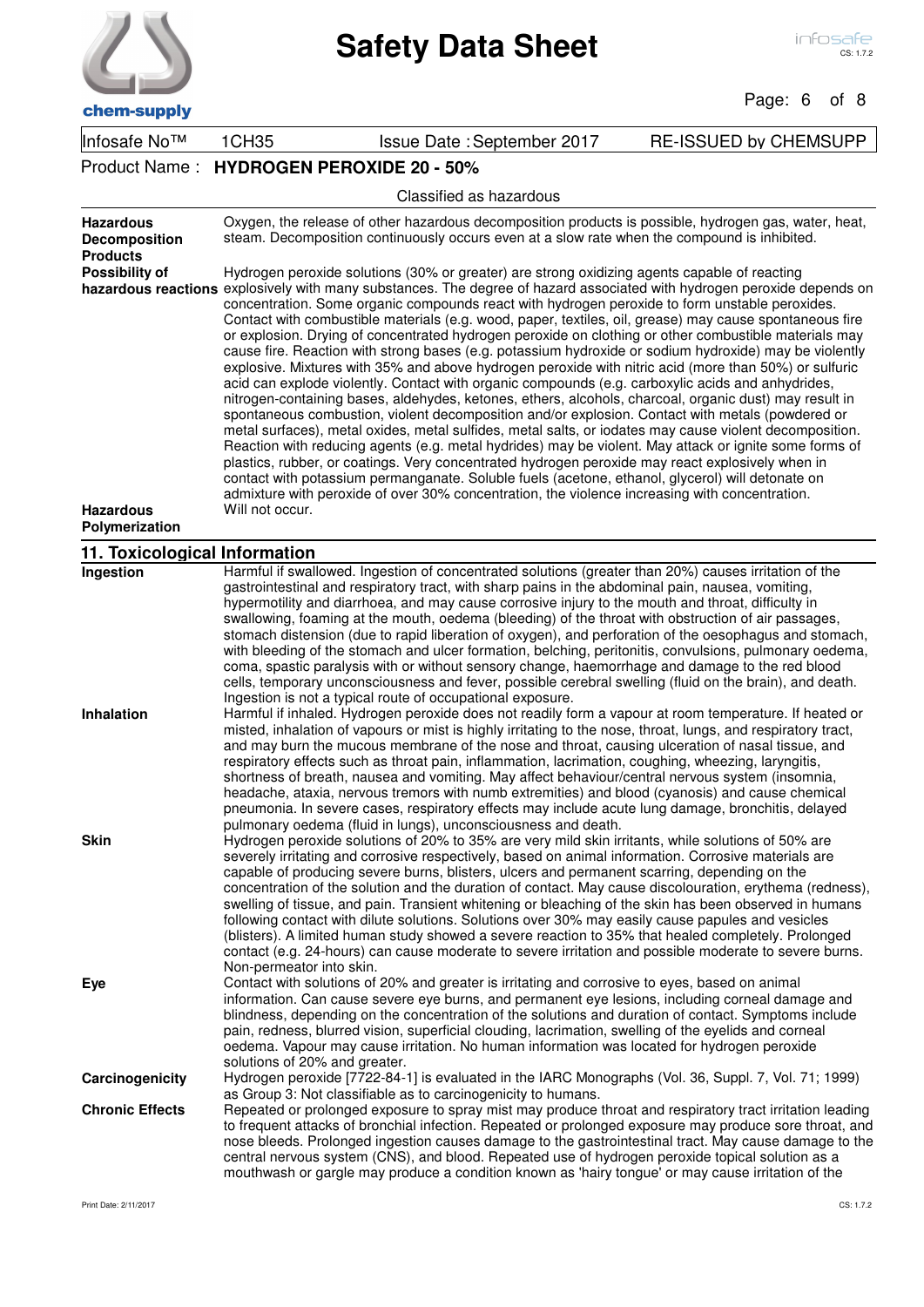$\overline{1}$ 

| chem-supply                                          |                                          |                                                                                                                                                                                                                                                                                                                                                                                                                                                                                                                                                                                                                                                                                                   | Page: 7 of 8                 |
|------------------------------------------------------|------------------------------------------|---------------------------------------------------------------------------------------------------------------------------------------------------------------------------------------------------------------------------------------------------------------------------------------------------------------------------------------------------------------------------------------------------------------------------------------------------------------------------------------------------------------------------------------------------------------------------------------------------------------------------------------------------------------------------------------------------|------------------------------|
| Infosafe No™                                         | 1CH35                                    | Issue Date: September 2017                                                                                                                                                                                                                                                                                                                                                                                                                                                                                                                                                                                                                                                                        | <b>RE-ISSUED by CHEMSUPP</b> |
|                                                      | Product Name: HYDROGEN PEROXIDE 20 - 50% |                                                                                                                                                                                                                                                                                                                                                                                                                                                                                                                                                                                                                                                                                                   |                              |
|                                                      |                                          | Classified as hazardous                                                                                                                                                                                                                                                                                                                                                                                                                                                                                                                                                                                                                                                                           |                              |
| <b>Mutagenicity</b>                                  |                                          | buccal mucous membrane. Repeated or prolonged contact with spray mist may produce chronic eye<br>irritation and severe skin irritation. Prolonged or repeated skin contact may cause dermatitis. Prolonged<br>or intense skin contact or splashes in the eyes may cause corneal damage and severe injury. Chronic<br>exposure to vapour produces eye irritation and gradual bleaching of their hair.<br>It is not possible to conclude that hydrogen peroxide is mutagenic. Positive results have been obtained<br>in cultured humans cells. Negative results have been obtained in relevant studies using live animals.<br>Positive results have been obtained in short-term mutagenicity tests. |                              |
| 12. Ecological information                           |                                          |                                                                                                                                                                                                                                                                                                                                                                                                                                                                                                                                                                                                                                                                                                   |                              |
| Ecological<br>Information                            | attention.                               | No ecological problems are to be expected when the product is handled and used with due care and                                                                                                                                                                                                                                                                                                                                                                                                                                                                                                                                                                                                  |                              |
| <b>Ecotoxicity</b>                                   |                                          | When used properly, no impairments in the function of waste-water-treatment plants are to be expected.                                                                                                                                                                                                                                                                                                                                                                                                                                                                                                                                                                                            |                              |
|                                                      |                                          | Toxic for aquatic organisms. In high concentrations: Toxic effect on fish and plankton.                                                                                                                                                                                                                                                                                                                                                                                                                                                                                                                                                                                                           |                              |
| <b>Persistence and</b><br>degradability              | Abiotic degradation:                     | Readily biodegradable. Decomposition products: water and oxygen.                                                                                                                                                                                                                                                                                                                                                                                                                                                                                                                                                                                                                                  |                              |
|                                                      | Biodegradation:                          | - Air, indirect photo-oxidation, t 1/2 from 16 - 20 h, sensitizer: OH radicals;<br>- water, redox reaction, t 1/2 from 25 - 100 h, mineral and enzymatic catalysis, fresh water;<br>- water, redox reaction, t I/2 from 50 - 70 h, mineral and enzymatic catalysis, salt water;<br>- Soil, redox reaction, t I/2 from 0.05 - 15 h, mineral catalysis.<br>- aerobic, t I/2 < 2 min, biological treatment sludge, Remarks: Readily biodegradable;<br>- aerobic, t I/2 from 0.3 - 5 d, fresh water, Remarks: Readily biodegradable;<br>- anaerobic, Remarks: not applicable.                                                                                                                         |                              |
| <b>Mobility</b>                                      |                                          | - Air, Volatility, Henry's law constant (H) = 1 Pa.m <sup>3</sup> /mol @ 20 °C, Remarks: not significant.<br>- Air, condensation on contact with water droplets, Remarks. rain washout;<br>- water, Remarks: The product evaporates slowly;<br>- Soil/sediments, Remarks: non-significant evaporation and adsorption.                                                                                                                                                                                                                                                                                                                                                                             |                              |
| <b>Bioaccumulative</b><br><b>Potential</b>           |                                          | H202 does not accumulate in cells of living organisms.                                                                                                                                                                                                                                                                                                                                                                                                                                                                                                                                                                                                                                            |                              |
| <b>Other Precautions</b>                             |                                          | Wear protective clothing made of chloroprene rubber, polyvinyl chloride, polyethylene etc. Keep<br>combustible materials away from the area, maintain all equipment in a thoroughly clean condition. To<br>avoid contamination do not return any unused peroxide to the container. Keep away from glycerin,<br>hydrazine, alcohol, carbon, oil and resins                                                                                                                                                                                                                                                                                                                                         |                              |
| Acute Toxicity - Fish C. carpio LC50: 42 mg/l /48 h; |                                          | Pimephales promelas, LC50: 16.4 mg/l /96 h.                                                                                                                                                                                                                                                                                                                                                                                                                                                                                                                                                                                                                                                       |                              |
| <b>Acute Toxicity -</b><br>Daphnia                   |                                          | Daphnia magna EC50: 7.7 mg/l /24 h.                                                                                                                                                                                                                                                                                                                                                                                                                                                                                                                                                                                                                                                               |                              |
| <b>Acute Toxicity -</b><br>Algae                     |                                          | Chlorella vulgaris IC50: 2.5 mg/l /72 h.                                                                                                                                                                                                                                                                                                                                                                                                                                                                                                                                                                                                                                                          |                              |
| <b>Acute Toxicity -</b><br><b>Other Organisms</b>    |                                          | Crustaceans, EC50: 2.4 mg/l /48 h.                                                                                                                                                                                                                                                                                                                                                                                                                                                                                                                                                                                                                                                                |                              |
| <b>Sewage Treatment</b>                              |                                          | Effects on waste water treatment plants, Inhibitor > 30 mg/l, Remarks: inhibitory action.                                                                                                                                                                                                                                                                                                                                                                                                                                                                                                                                                                                                         |                              |
| 13. Disposal considerations                          |                                          |                                                                                                                                                                                                                                                                                                                                                                                                                                                                                                                                                                                                                                                                                                   |                              |

**Disposal Community Dispose of according to relevant local, state and federal government regulations. Considerations**

## **14. Transport information**

| <b>Transport</b><br><b>Information</b> | Dangerous Goods of Class 5.1 Oxidising Agents are incompatible in a placard load with any of the<br>following: - Class 1, Class 2.1, Class 2.3, Class 3, Class 4, Class 5.2, Class 7, Class 8, Fire risk<br>substances and combustible liquids. |  |  |
|----------------------------------------|-------------------------------------------------------------------------------------------------------------------------------------------------------------------------------------------------------------------------------------------------|--|--|
| U.N. Number                            | 2014                                                                                                                                                                                                                                            |  |  |
| UN proper shipping<br>name             | HYDROGEN PEROXIDE, AQUEOUS SOLUTION                                                                                                                                                                                                             |  |  |
| <b>Transport hazard</b><br>class(es)   | 5.1                                                                                                                                                                                                                                             |  |  |
| Sub.Risk                               | 8                                                                                                                                                                                                                                               |  |  |
| <b>Hazchem Code</b>                    | 2P                                                                                                                                                                                                                                              |  |  |
| <b>Packaging Method</b>                | 3.8.5.1RT7,RT8                                                                                                                                                                                                                                  |  |  |
|                                        |                                                                                                                                                                                                                                                 |  |  |